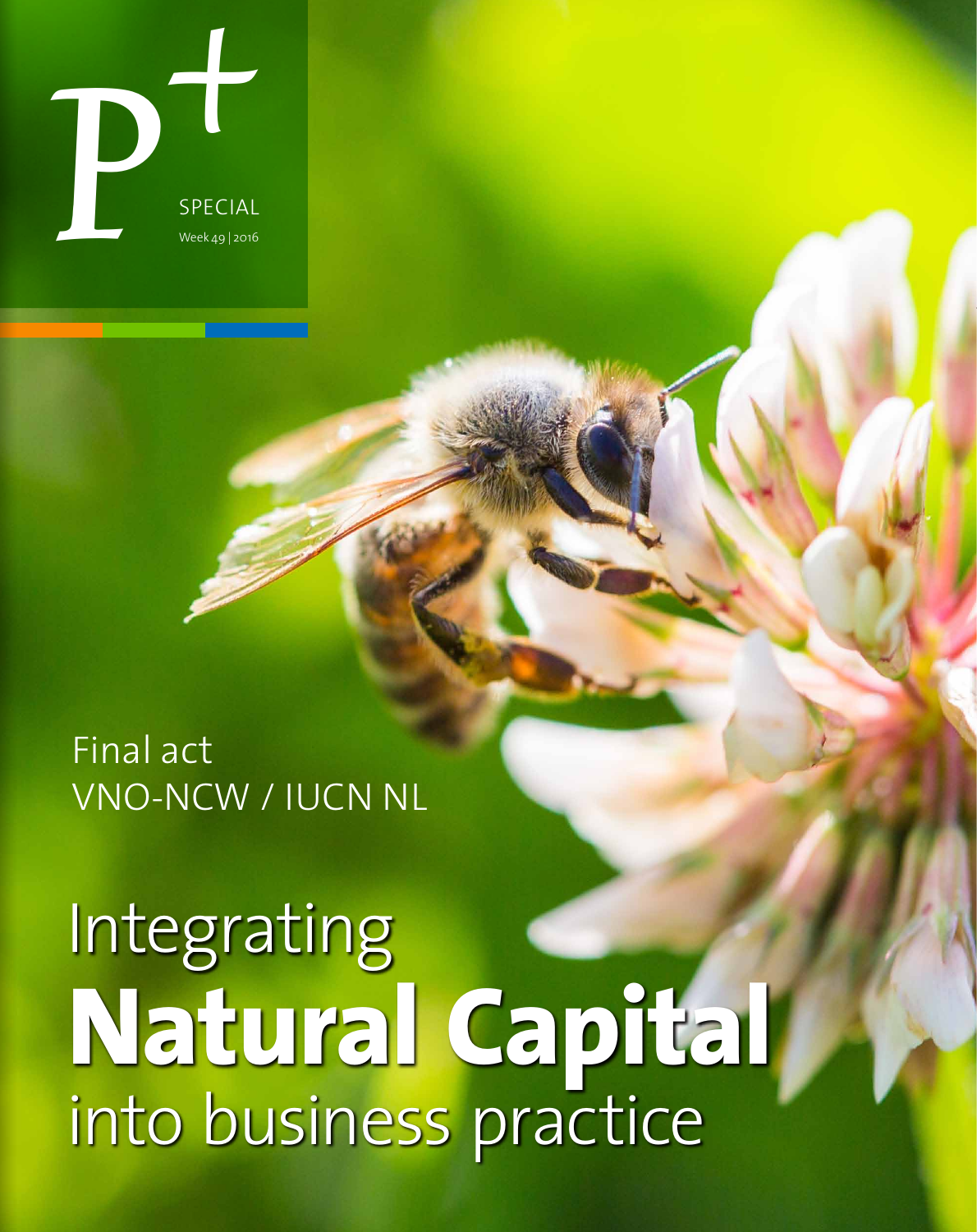**2**

## VNO-NCW / IUCN NL **Integration natural capital**

# Room for nature in business practice

A remarkable five-year collaboration between employers' organization VNO-NCW, environmental network IUCN, and the Ministry of Economic Affairs came to a provisional finish with the conference *Natural Capital - Let's talk business!* A final act was signed by more than 70 companies and organizations of the Den Haag Business Accord on Natural Capital. With these signatures, the companies agreed to integrate natural capital into their businesses practices.

The Port of Amsterdam sees a business case for a greener business environment. The Testa startup is developing vegetable Omega-3 capsules, as an alternative to fish oil. Suiker Unie is working with 9,000 sugar beet growers to improve soil fertility.

These are just some of the initiatives that have received support from Platform BEE (Biodiversity, Ecosystems and Economics) in recent years. The aim of the platform was to encourage companies to engage actively with their impact on natural resources, to gain insight into dependency and exploit new opportunities. To this end, a [quick scan](http://naturalcapitalquickscan.com/en) and a [biodiversity](https://www.bioscope.info/) [test](https://www.bioscope.info/) were developed and a [helpdesk](http://www.helpdesknatuurlijkkapitaal.nl/) was set up. More than a hundred companies received advice from parties such as Arcadis and Nyenrode. Dozens of companies received funding for innovative projects. The [Natural Captains](http://www.naturalcaptains.nl/#/) programme brought leaders into contact with one another.

Cees Oudshoorn, Managing Director of VNO-NCW, looks back with satisfaction. "The cooperation between companies and nature conservation organizations has greatly improved, and we now have a solid group of companies that have made good progress with this. We are continuing to support this, and we want the Natural Captains to inspire others at regional level."

Coenraad Krijger, Director of IUCN The Netherlands, wants much more. "In the coming period, consideration of natural capital needs to move from the CSR managers to the boardrooms." Like Oudshoorn he is convinced of the importance of the Natural Capital Protocol presented last year. Krijger calls it "a potential game changer." Oudshoorn agrees with this. "Companies need to know the facts about their own environmental footprints. The Protocol makes this possible, and companies can now take action on that basis. We will recommend this to our members, and it should be done internationally as well. The Natural Capital Protocol should become a European Agreement."

# **Finding the money**

**Finding money for projects that aim to enhance natural capital is not easy, yet there are a growing number of funds that focus on this.**

Investors and fund managers are wary of projects that aim for a positive impact on natural capital. They do not fit the conventional pattern and the financial risks are unknown. The financing is often also too small, and the complexity of the projects too great.

[Commonland](http://www.commonland.com/en) focuses a professional approach on to the restoration of degraded landscapes. "We recognize this: financing is a brain teaser" says Simon Moolenaar of Commonland. "Landscape restoration is about different activities, where the most appropriate forms of finance vary."

The good news is that more funds are now becoming available for investment in projects with an integrated area approach, for example, AATIF, New Forests, Ecosystem Investment Partners and Althelia. This is evident from Enclude's Missing Link research, which was commissioned by the BEE Platform and will be published soon. Enclude advises against betting only on a single investment fund. Mixed financing is a preferable alternative, and for example, subsidy for the development phase can attract private money for a project.

# What is natural capital?

**Companies pay attention to their financial capital, and if that is going well, also to their social capital. But what about their natural capital? This consists of the raw materials upon which they depend - whether or not in the chain - and natural services such as clean air, water and healthy soils. The pressure on natural resources is increasing. Companies share a responsability for this. But they are also vulnerable, for example, to rising commodity prices, or extreme weather caused by climate change. They should therefore deal wisely with natural capital, and integrate it into their business models.**

**Linking carbon credits to flood prevention** 

#### Risks and liabilities

"The global environmental problems we face will radically change the way we do business. The bottom line for business people is that systemic risks are changing, and liabilities are rising. Major recent international initiatives like Agenda 2030 and the Paris Agreement on Climate Change all rely heavily on corporate voluntarism. So step up to it, guys!"

Sarah Cornell, coordinator of the Planetary Boundaries Research Laboratory, part of the Stockholm Resilience Centre

- 
- 
- 

Entrepreneurs need to be much more aware of the importance of nature for their business.

The use of bamboo as an alternative for tropical hardwood helps to conserve forests

- 
- 



**Restoring water retention capacity in the mountains along the middle Rhine can help to prevent floods and store carbon. By buying these carbons credits, business can contribute to river restoration.** 

The Green Rhine Corridor Coalition, a grouping of European environmental organizations, is working on this plan with support from Platform BEE. The coalition wants to start a pilot project along the Mosel, a tributary of the Rhine. An important part of the project is to contribute to the emergence of natural marshes that capture  $CO<sub>2</sub>$ . "We will assess the costs and earnings," says project leader Els Otterman. "On the income side, there are benefits such as the improved water quality, reduced flooding and more tourism." In terms of cost, there are land owners who have to be compensated for their 'blue' services.

Nature organizations expect support from governments, because this approach helps to prevent flooding, but they also want to involve companies, to make the business case clear.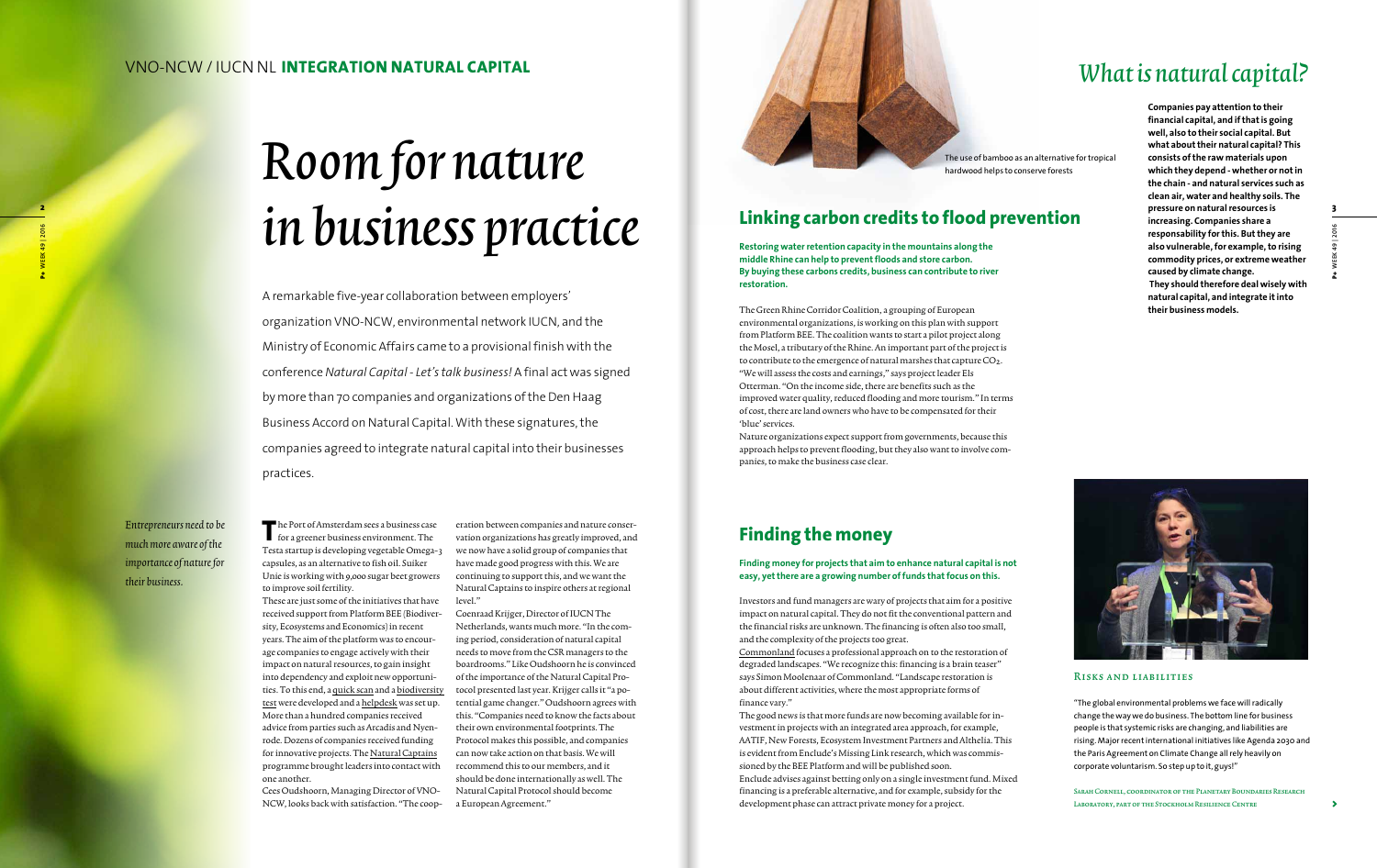**5**

P+ **week 49 | 2016**

**4**



# The making of…

Eveline Trines, Secretary of Platform BEE: "If the government comes up with legislation to create an enabling environment for businesses, a voluntary agreement such as this will be embraced more quickly."

"It was a delicate process," says Eveline Trines, secretary of Platform BEE, and responsible for the realization of the [Business Accord](http://www.conference-naturalcapital.nl/upload/files/Den Haag Business Accord on Natural Capital 24-11-2016.pdf). The agreement was not imposed from above, but arose in the workplace. That makes it a special agreement in her eyes.

The signatories are a mix of large and small<br>companies from all sectors, with varying impacts on natural capital. "It is the awareness that in the long term this is the right path." Trines is "very happy" with the signature of a number of financial institutions as an incentive for greener investment portfolios. "The fact that they became involved shows that it is an important agreement which will help the parties move forward."

The Accord is voluntary, and nobody can enforce fulfillment of the promises. Trines would like to see more active preparations from the government in this area. "If the government comes up with legislation to create an enabling environment for businesses, a voluntary agreement such as this will be embraced more quickly." But she tones down expectations in view of the forthcoming parliamentary elections in March 2017: "Everything is pretty much on hold in terms of regulation."

Why should companies sign this Accord?

"Most companies do it because it's the right thing to do. They are the frontrunners. They often have an intrinsic motivation: they want to make the world a better place for generations to come, and they realize that they cannot continue in the old way anymore. We are pushing the limits of what the planet can tolerate, and in some areas we have exceeded these boundaries. By signing the agreement they opt for future-proof business. "

More than 70 companies and organizations signed the Den Haag Business Accord on Natural Capital.

How can the peloton reach the frontrunners? "I hope this will set an example. There is a lot happening already, also internationally. By being part of this network, companies and organizations can find each other."

The Accord was signed by various parties. Was it difficult to unite them in this agreement? "Yes absolutely. There were basically three

groups with different interests. To start with, the companies that eventually have to implement the Accord. They should take actions that fit into their business and budgets. Then the green organizations, which set the bar as high as possible. And finally, financial institutions, research institutes and consultants who have no direct impact themselves on natural capital. They are not, so to speak, in the driver's seat. The point was to find a good balance between those different requirements, and we managed to sign up both large and small businesses, and national and international organizations."

Have you been able to please everyone? "No one is totally happy with a consensus document, by definition. Some parties find it too light, while others find it a huge commitment that is difficult to make. It should not be forgotten that this is a big step now, but in afew years it will be the norm."

What was particularly sensitive? "The word commitment. This has potential legal

#### The Den Haag Business Accord on **Natural Capital**  >

implications, especially for large companies with American DNA. Some companies let it weigh heavily, others take it more easily. The agreement states that the steps that the companies take should fit into their businesses, and they can choose the speed of implementation according to their capacity . This has reassured them."

Let's talk business!

The BEE platform is stopping. It has been the coordinator and driver of activities over the past five years. "Unfortunately, the platform is stopping, but many initiatives will continue, such as the tools we have developed, which are still available, and the website [www.natuurlijk](http://www.natuurlijkkapitaal.com)  [kapitaal.com](http://www.natuurlijkkapitaal.com). Provinces such as Overijssel, Gelderland and Noord-Brabant are getting to work with natural capital and building networks. The Ministry of Economic Affairs is also starting work on a new Green Deal initiative, this time with a broader coalition. This of course includes VNO-NCW and IUCN The Netherlands, but now also the Dutch Institute of Chartered Accountants and De Nederlandsche Bank. Then the major parties will be united in one alliance. Other business cases are being considered, such as the creation of a foundation to facilitate the Natural Captains business network and the signatories of the Business Accord."

#### And until that happens?

"Until then, we will guard the heritage and contents of the BEE platform to allow a smooth and easy change, hopefully towards the radical transition that is necessary for us and the planet."



#### Ecologists at Heijmans

"It's my job to inspire our customers and employees. We have recruited eight ecologists, and initially they were seen as kind of aliens in our company. But they are able to bring the different interests and values together. Look at the A12 motorway; we have widened the road and at the same time succeeded in creating more natural value. These examples show what we can do, and they inspire potential new customers."

Heleen Herbert, chief commercial officer of construction company Heijmans

## **Natural Capital Protocol already a success**

**Companies that want insight into their relationship with natural capital are increasingly using the [Natural Capital Protocol](http://naturalcapitalcoalition.org/protocol/) (NCP). Over a short period, this protocol has become an indispensable tool for the clarification, measurement and evaluation of this relationship.** 

The NCP consists of ten steps a company should take when assessing its impact and dependence on natural capital. The objective is to enable companies to assess their direct and indirect interactions with natural capital, to allow better management and participation in business decisions. The NCP is applicable in all sectors. The protocol was established earlier this year, following an international process with the participation of companies, governments, research institutes and NGOs. The editors did not want to develop yet another new instrument, says Mark Gough, director of the Natural Capital Coalition. "The NCP harmonizes existing approaches and systems." According to Gough, the strong point of the NCP is that it helps companies make better decisions. "Most managers want to leave the world a better place, but they have to work with standards and systems that are difficult to compare, such as the Sustainable Development Goals and ISO standards. The NCP can help them with this."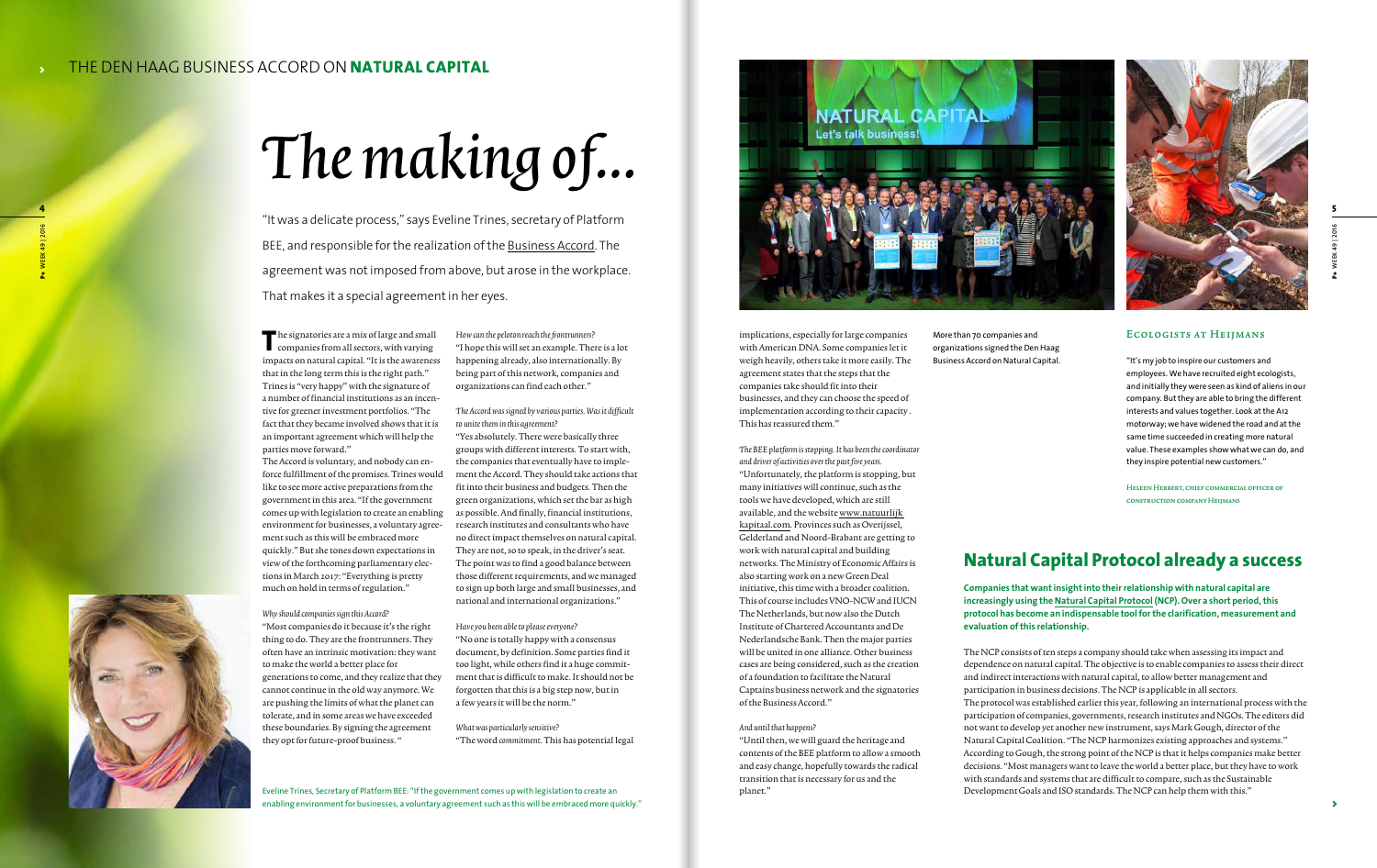

P+ **week 49 | 2016**

**6**

- + Text Hans van de Veen, Han van de Wiel (ImpactReporters)
	- + English editor Simon Delaney + [Photography Parners of Platform BEE, Wilmar Dik / Platform BEE](www.p-plus.nl)
	- + Art direction Boudewijn Boer + Studio 10
	- + Publisher Atticus b.v.
	- +[www.p-plus.nl](http://www.p-plus.nl)

# **Platforms working together**

### **The BEE platform is not alone. Working platforms to integrate natural capital into business practice exist in several countries.**

An example is the [India Business and Biodiversity Initiative](http://businessbiodiversity.in/) (IBBI) of the Indian employers' organization CII. Companies such as Tata, Ricoh and L'Oréal have signed the ten-point declaration of principles. IBBI provides training and develops tools to measure impact and dependencies. These tools are not public as they require customization based on the project requirements, which will help IBBI in generating revenue.

[Biodiversity in Good Company](http://www.business-and-biodiversity.de/en/) is a German initiative. "We are primarily a discussion platform," says Caroline Bossmeyer. The initiative coordinates the German national strategy for biodiversity, in which government, NGOs, businesses and knowledge institutions work together. Lars Müller is responsible for this area in the European Union. "We are a small agency," he says, "but we are close to the decision makers, and therefore we have influence."At the same time he acknowledges a dependence on what companies want to share with the EU. [The European Business and Biodiversity](http://ec.europa.eu/environment/biodiversity/business/index_en.htm) (B@B) Platform helps develop tools and describes best case studies in companies. "We want to continue with what you have developed," Muller says to the Dutch BEE Platform. To put that into effect, he has promised to invite all European platforms for consultations in Brussels in the short term.

# **Dutch companies are saving forests**

**Dutch companies are investing in forest protection in Peru. The solution is a double-edged sword: the Tambopata tropical forest is conserved, and avoidance of greenhouse gas emissions create emissions allowances. Companies can thus offset their own emissions.** 

"There is room for more companies in this project", says director Marjolein Demmers from De Groene Zaak (Dutch Sustainable Business) which is supporting the project. "The forest captures more emissions than we produce. The engagement of more companies is good because of the urgency of the climate problem."

Deforestation accounts for 17 percent of global greenhouse gas emissions. In the Paris Climate Agreement, combating deforestation takes an important place under the name REDD+ (Reduced Emissions from Deforestation and Forest Degradation). Through the [REDD+ Business Initiative,](http://www.platformbee.nl/redd/en/) energy companies Essent and Eneco, Desso (part of Tarkett flooring specialist), the FMO development bank and cocoa trader Cocoanect, invest voluntarily in REDD+ projects. They thus contribute to climate change mitigation, biodiversity conservation and livelihood support of local people in developing countries. REDD+ projects are rigorously tested and monitored, not only for  $CO<sub>2</sub>$  emissions, but also for the benefits they bring to nature and local people. The Tambopata project will help with the initiation of cocoa plantations. That should prevent further deforestation for livestock grazing.

# **More biodiversity through intensive land use**

**Organic dairy farming requires more land than conventional or more nature-friendly production. This produces a greater negative impact on grasslands.** 

A positive aspect is that organic farmers, unlike their conventional colleagues, use no chemical fertilizers or pesticides, and observe strict rules for nature. But their land produces less: organic farmers need 11 percent more acreage to achieve an equivalent milk production. On the other hand, nature-friendly production, which is in between conventional and organic, leads to a 7 percent smaller biological footprint. "There is a trade-off between land area and the quality of biodiversity," says Wilbert van Rooij from the Plansup consultancy. "More intensive land use reduces the need for land, which leaves more room for nature elsewhere. For example, extensive land use in organic dairy farming increases the biodiversity of the grassland, but that does not outweigh the additional land use needed to achieve the same production." Van Rooij was commissioned by Platform BEE to assess the biodiversity footprints of thirteen companies. His report will soon be available.

This 'inconvenient truth' is the case for almost all companies surveyed that use crops. Timber company Foreco, for example, wants to know whether its NobelWood product, an alternative to tropical hardwoods, can be sourced from semi-natural forests in Germany, instead of from production in New Zealand. The yield per hectare in the German forests appears to be much lower than for New Zealand plantation timber. If Foreco wants to keep its biodiversity footprint small, then the timber can better be bought from far away, despite transport. Van Rooij explains: "The footprint is smaller with multiple economic uses of the forest. Revenues for nature conservation and recreation can reduce the footprint of the German timber."

# **Transparent annual reports**

**Dutch companies are at the forefront of reporting on their value creation, according to research by EY among 26 major companies - half of them Dutch, half European.** 

Possible explanations, according to researcher Roel Drost, include the Transparency Benchmark, an annual study of the content and quality of sustainability reporting by Dutch companies, and the Crystal Prize in the area of social reporting. "The Netherlands is at the forefront." "The development of annual reports is incredible," says Drost. "Fifteen years ago, companies published boring annual reports with a one-year horizon, only about their financial assets. They included nothing on the value created by the company in other areas, such as human or natural capital. That is totally different now." On average, 17 per cent of the annual report in 1975 was about the intangible values of a company, where now it is 80 percent. Of the 26 companies surveyed, just slightly fewer than half reported on their impact and dependency on natural capital. There are major noteworthy differences between sectors. The food and beverage sector scores well in terms of transparency, but the pharmaceutical sector is lagging behind. Companies in one sector keep an eye on the others, says Drost. "If one moves, the rest go along."



#### OUR OWN DICTIONARY

"An agreement like this is only possible in the Netherlands. You do not see this kind of cooperation between companies, NGOs and the government in other countries. This is exactly what we need. With the Natural Capital protocol we have for the first time a common methodology and a private dictionary, and now we also have a community of companies and organizations that will put it into practice. (...) But the message for business is not easy. This is not a modest change. A radical system change is necessary to stop the race to the abyss."

Peter Bakker, president of the World Business Council for Sustainable Development

# **The Otto Group measures everything**

#### **"Consumers don't want an extra certification mark or label. They need assurance that all of our products are in order."**

For Daniel Hussmann from the Otto Group it is clear: "Every time we put a label on something, the sales collapse. This does not work. It is our own responsibility."

The German Otto Group is one of the world's largest retailers. Three years ago, the company opted for a far-reaching [sustainability policy](http://www.ottogroup.com/en/verantwortung/) which extends over the entire chain, from raw material extraction to the recycling of end products. To achieve this, they designed a system to measure social and environmental impacts, and to monitor the effectiveness of the measures taken. The answer to the question of where the responsibility of the Otto Group begins is simple, says Hussmann: "On the cotton field, in timber cultivation, energy generation and consumption - and with people in factories. We see the big picture and set demanding targets."

The management is regularly informed of progress. Meanwhile, the Otto Group uses 27 percent sustainable cotton in all textile products (the target is 100 per cent by 2020), 43 per cent FSC-certified wood in all furniture (target: 100 percent) and achieved a CO2 reduction of 27 percent target: -50 per cent).

Cocoa plantations allow the population to counteract deforestation

The footprint of wood from New Zealand is smaller than comparable wood from Germany.



>